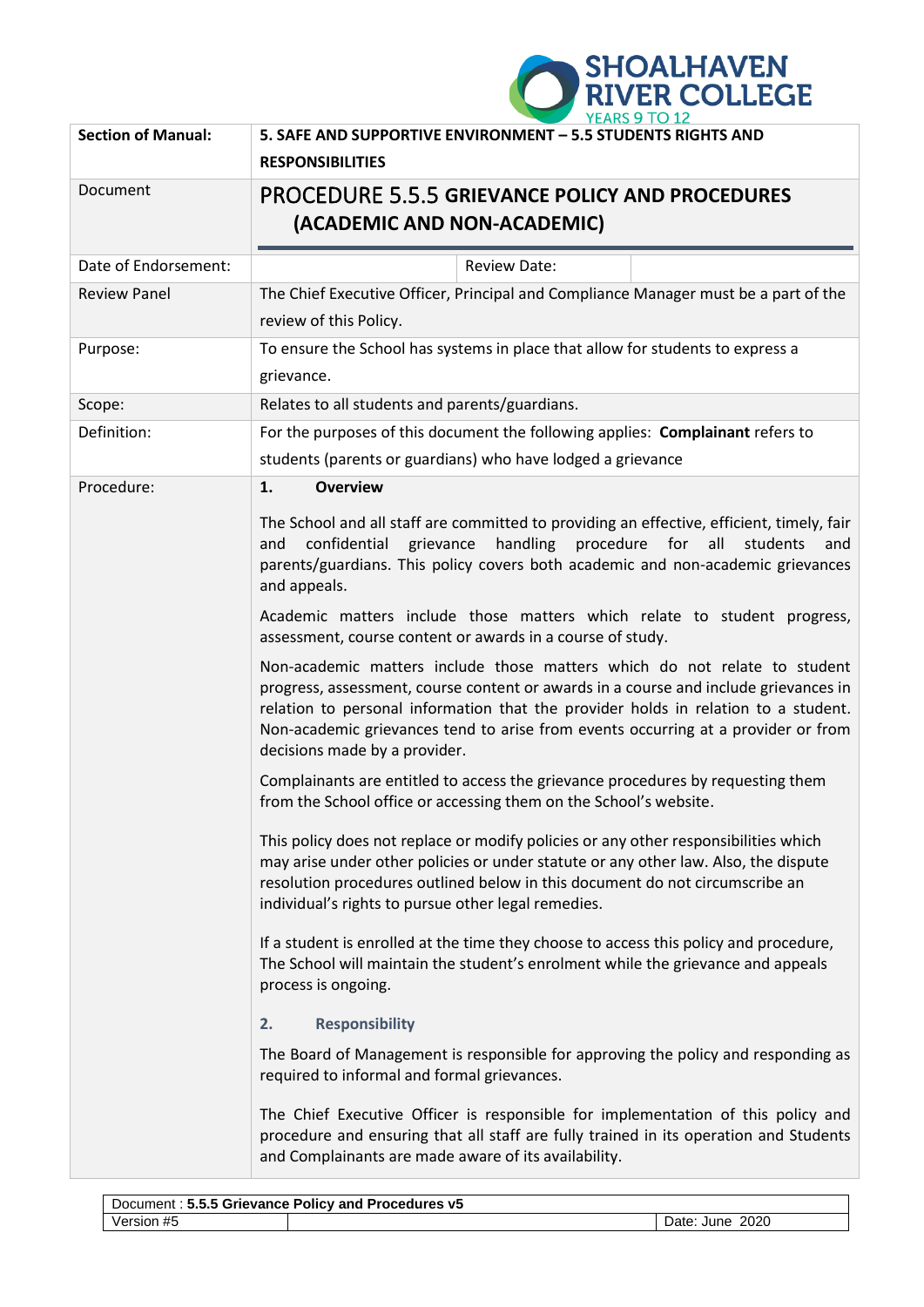

|    | YEARS 9 TO 12                                                                                                                                                                                                                                                                                                                                                                                                                                                                                                                                                                                  |
|----|------------------------------------------------------------------------------------------------------------------------------------------------------------------------------------------------------------------------------------------------------------------------------------------------------------------------------------------------------------------------------------------------------------------------------------------------------------------------------------------------------------------------------------------------------------------------------------------------|
|    | The Principal:<br>Is responsible for ensuring that all staff are aware of the requirement to<br>report potential grievances as soon as possible.<br>Will handle any grievance appropriately and promptly.<br>$\bullet$<br>Will treat all people involved fairly and respectfully, protecting the<br>$\bullet$<br>complainant from undue negative repercussions arising from their<br>grievance.<br>Will treat the complainant and all those involved with strict confidentiality<br>at all times.<br>Will uphold the principles of procedural fairness at all times, as detailed<br>following. |
|    | <b>Procedural Fairness</b>                                                                                                                                                                                                                                                                                                                                                                                                                                                                                                                                                                     |
|    | The principles of procedural fairness are adopted at every stage of the complaint<br>process. Procedural fairness is a basic right of all individuals. In cases where there is a<br>perceived incongruence between an individual's actions and the School or legal<br>expectations, the School will aim for a fair decision, reached by an objective decision-<br>making process.                                                                                                                                                                                                              |
|    | The following commitments will be made to procedural fairness in the complaints<br>process:                                                                                                                                                                                                                                                                                                                                                                                                                                                                                                    |
|    | Both parties will be given the opportunity to present his or her claims in<br>i)<br>relation to the issues and the proposed decisions affecting him or her. The<br>School will ensure that all parties exercise their "right to be heard". This<br>includes:                                                                                                                                                                                                                                                                                                                                   |
|    | The right to know why the action is happening.<br>The right to know the way in which the issues will be<br>$\bullet$<br>determined.                                                                                                                                                                                                                                                                                                                                                                                                                                                            |
|    | The right to know the allegations in the matter and any other<br>information that will be taken into account.<br>The right of the person against who the allegations have been<br>$\bullet$<br>made to respond to the allegations.                                                                                                                                                                                                                                                                                                                                                             |
|    | ii) The right of a person to an impartial decision - The School will ensure that a<br>decision on the issue is reached in an impartial manner. Care will be<br>exercised to exclude real or perceived bias from the process.<br>iii) All parties will be offered access to an interpreter if required.<br>iv) All parties will be offered a support person throughout the process.                                                                                                                                                                                                             |
| 3. | <b>General principles</b>                                                                                                                                                                                                                                                                                                                                                                                                                                                                                                                                                                      |
|    | These principles, which will be adhered to by the School, apply to all stages of this<br>grievance procedure:                                                                                                                                                                                                                                                                                                                                                                                                                                                                                  |
|    | The Complainant and any respondent will have the opportunity to present<br>their case at each stage of the procedure.                                                                                                                                                                                                                                                                                                                                                                                                                                                                          |

| Document: 5.5.5 Student Grievance Policy and Procedures v4 |  |                           |  |  |
|------------------------------------------------------------|--|---------------------------|--|--|
| Version #4                                                 |  | 2020<br>Date:<br>February |  |  |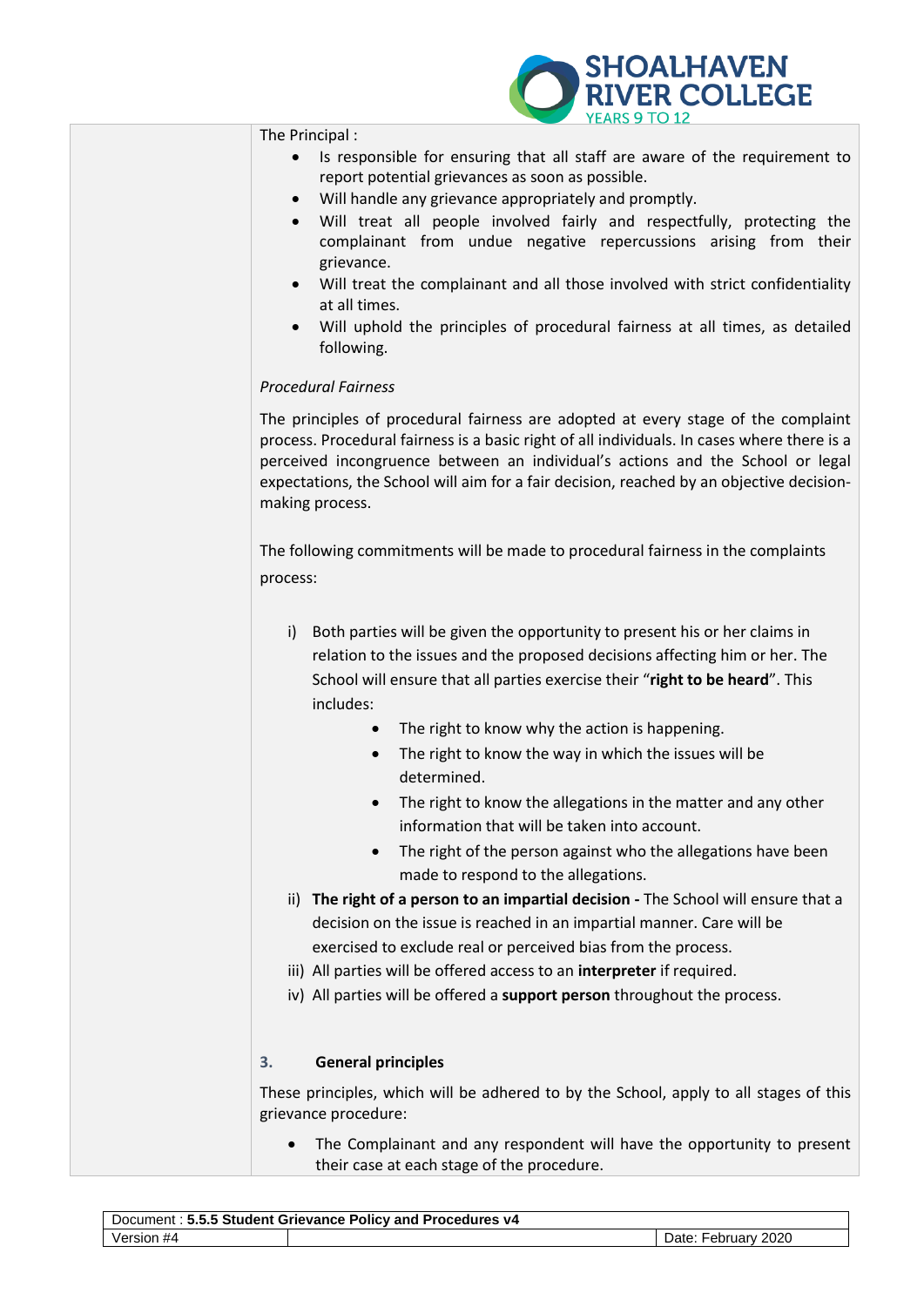

- The Complainant and any respondent will not be discriminated against or victimised.
- At all stages of the process, discussions relating to grievances and appeals will be recorded in writing. Reasons and a full explanation in writing for decisions and actions taken as part of this procedure will be provided to the Complainant and/or any respondent if requested.
- Records of all grievances will be kept for a period of five years to allow all parties to the grievance appropriate access to these records. These records will be kept strictly confidential and stored at Kiama Community College, 7 Railway Parade, Kiama NSW 2533. Access to these records may be requested by writing to the Chief Executive Officer at the aforementioned address.
- A Complainant shall have access to the internal stages of this grievance procedure at no cost. Costs for an external appeal will be shared equally by the School and the Complainant.

### **4. Informal Grievance Procedure for students**

Students are encouraged initially to attempt to resolve a grievance informally through the following process. Whilst the School encourages students to follow this procedure before an issue becomes a formal grievance, this step is not mandatory and a student may proceed directly to the Formal Grievance Procedure.

If a student has a problem they want to talk about, they should follow this procedure below.

- Students are encouraged to talk with their teacher who will attempt to resolve, in an informal manner, the grievance.
- If the Student cannot or does not want to talk to the teacher, they can speak to the Student Wellbeing Officer. The Student Wellbeing Officer will then attempt to resolve in an informal documenting manner, informing the Principal of the issue and resolution.
- If the student is not satisfied with the above outcome and wishes to continue to follow the informal grievance process, the Student can contact the Principal who will review the issue, determine the next steps and outcome, and advise the Student in writing within twenty working days.

See flowchart of informal grievance procedure following:

#### **Informal Grievance Procedure Flowchart for Students**

Please view this flowchart in conjunction with detailed explanation of each step



Students are encouraged to talk with their teacher.

Document : **5.5.5 Student Grievance Policy and Procedures v4** Version #4 Date: February 2020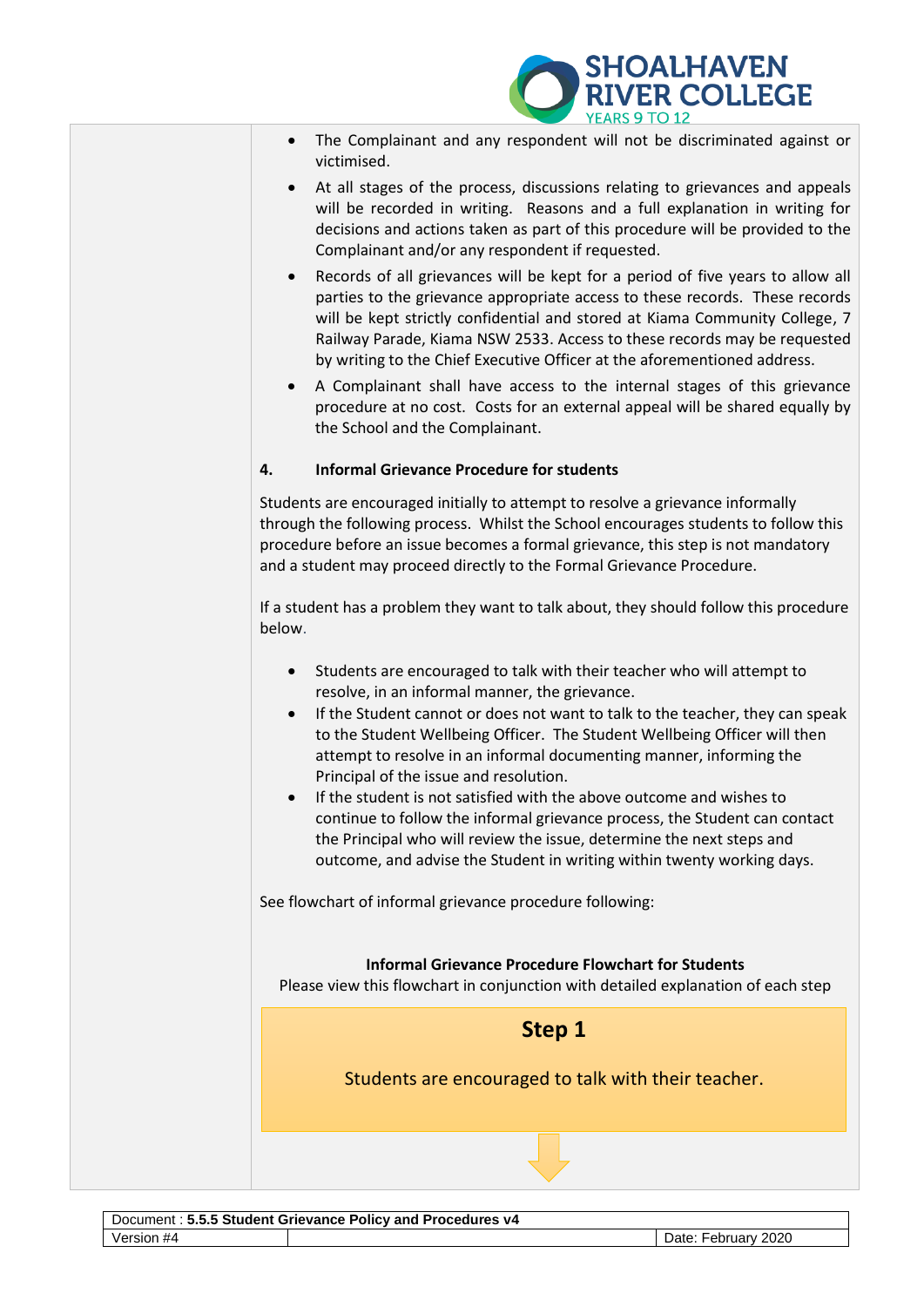

# **Step 2**

If not appropriate to contact the teacher, the student can speak to the Student Wellbeing Officer.

**Step 3**

If the Student is not satisfied with the above outcome, the student can contact the Principal.

## **5. Informal Grievance Procedure for parents/guardians**

If a parent or guardian has a problem they wish to talk about, they should make an appointment with the Principal. Whilst the school encourages parents and guardians to speak to the Principal before an issue becomes a formal grievance, this step is not mandatory a parent/guardian may proceed directly to the formal grievances procedures.

## **6. Formal Grievance Procedure**

## **Stage One**

Formal grievances should be submitted in writing and sent to the Compliance Manager at Kiama Community College, PO Box 52, Kiama NSW 2533. The Compliance Manager will notify the Complainant of receipt of the grievance within 5 working days.

The Compliance Manager will then assess the grievance, determine the outcome and advise the Complainant in writing of their decision within 20 working days.

The Complainant will be made aware of their options through the provision of a copy of this policy.

## **Stage Two**

If the Complainant is not satisfied with the outcome of Stage One they may lodge an appeal in writing within 20 working days of receiving the written response with the Chief Executive Officer, Kiama Community College, PO Box 52, Kiama NSW 2533.

The Complainant's appeal will be determined by the Chief Executive Officer who will conduct all necessary consultations with the Complainant and other relevant persons and make a determination of the appeal. The Complainant will be advised in writing of the outcome of their appeal, including the reasons for the decision within 20 working days.

The Complainant will be made aware of their options through the provision of a copy of this policy.

| Document: 5.5.5 Student Grievance Policy and Procedures v4 |  |                     |  |  |
|------------------------------------------------------------|--|---------------------|--|--|
| Version #4                                                 |  | Date: February 2020 |  |  |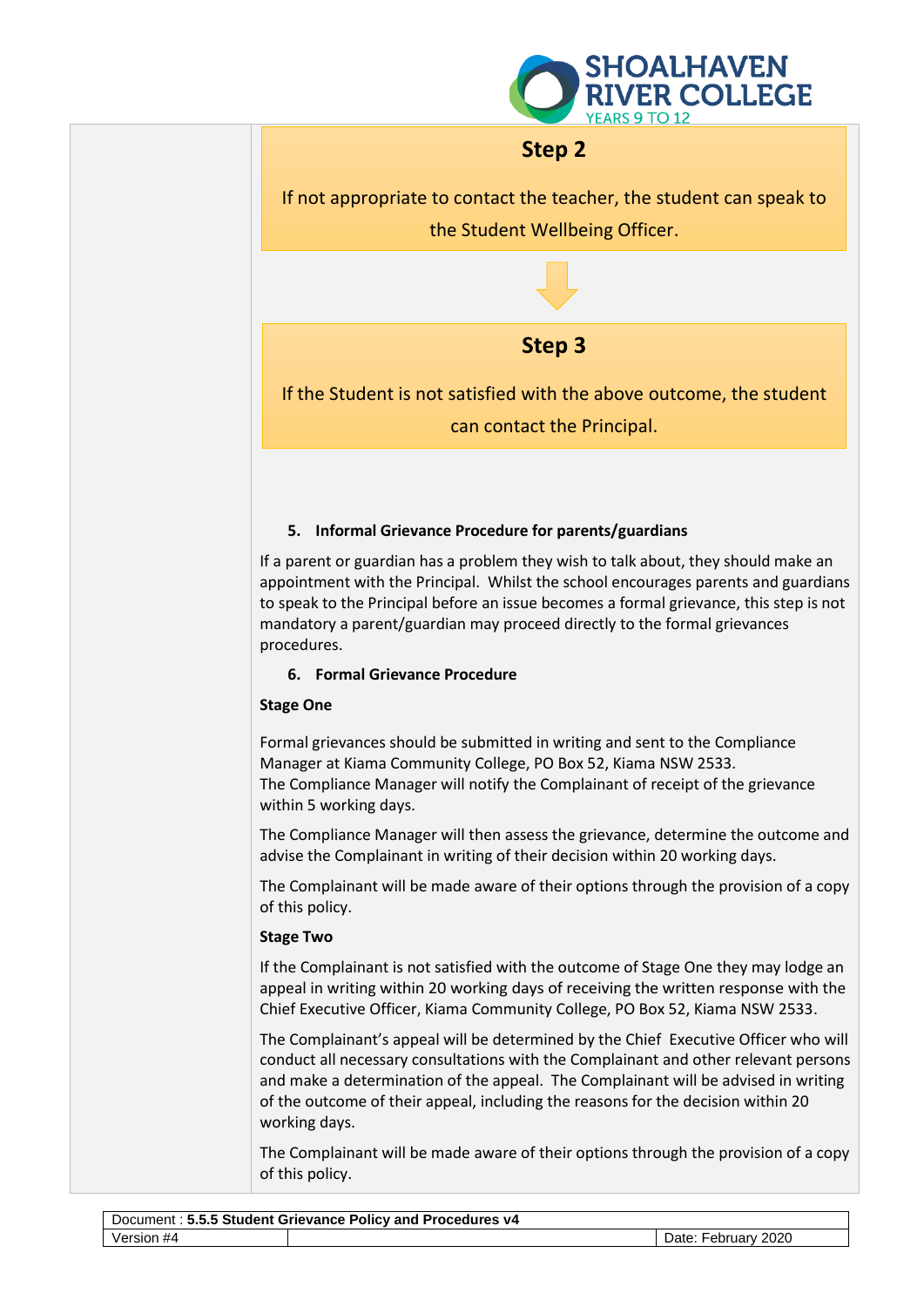

#### **Stage Three**

If the Complainant is not satisfied with the outcome of their appeal then an independent mediator will be sourced by the School through LEADR, the Association of Dispute Resolvers. Complainants may request that their grievance is referred to the independent mediator by writing to the Chairperson of the Board of Management, Kiama Community College, PO Box 52, Kiama NSW 2533.

Costs of such mediation will be shared equally by KCC and the Complainant. As a guide mediator's costs would be \$385 for the first four hours (or part thereof). Subsequent hours would be \$137.50 per hour. It is common for most disputes to be resolved within the initial four hour allocation.

#### **Stage Four**

For all Students: If the Complainant remains unsatisfied with the outcome of the mediator's decision, then they may contact the NESA. For contact details and information please see:

https://educationstandards.nsw.edu.au/wps/portal/nesa/about/who-weare/contact-us.

#### **Stage Five**

If a Student is still dissatisfied with the way the grievance has been handled and it is very serious they can contact the NSW Ombudsman:

Telephone on 02 9286 1000 Email at [nswombo@ombo.nsw.gov.au](mailto:nswombo@ombo.nsw.gov.au) Completing an online form at [www.ombo.nsw.gov.au](http://www.ombo.nsw.gov.au/) By attending one of their offices.

The School will respond to any recommendations arising from the external review of the grievance within 30 days of receipt of the recommendations.

See flowchart of formal grievance procedure following:

**Formal Grievance Procedure Flowchart** 

Please view this flowchart in conjunction with detailed explanation of each step

## **Stage 1**

Students can submit a formal grievance in writing to the Compliance Manager.

## **Stage 2**

If not satisfied with the outcome of their formal grievance the student can lodge an appeal in writing with the Chief Executive Officer of the College

Document : 5.5.5 Student Grievance Policy and Procedures Version #4 Date: February 2020